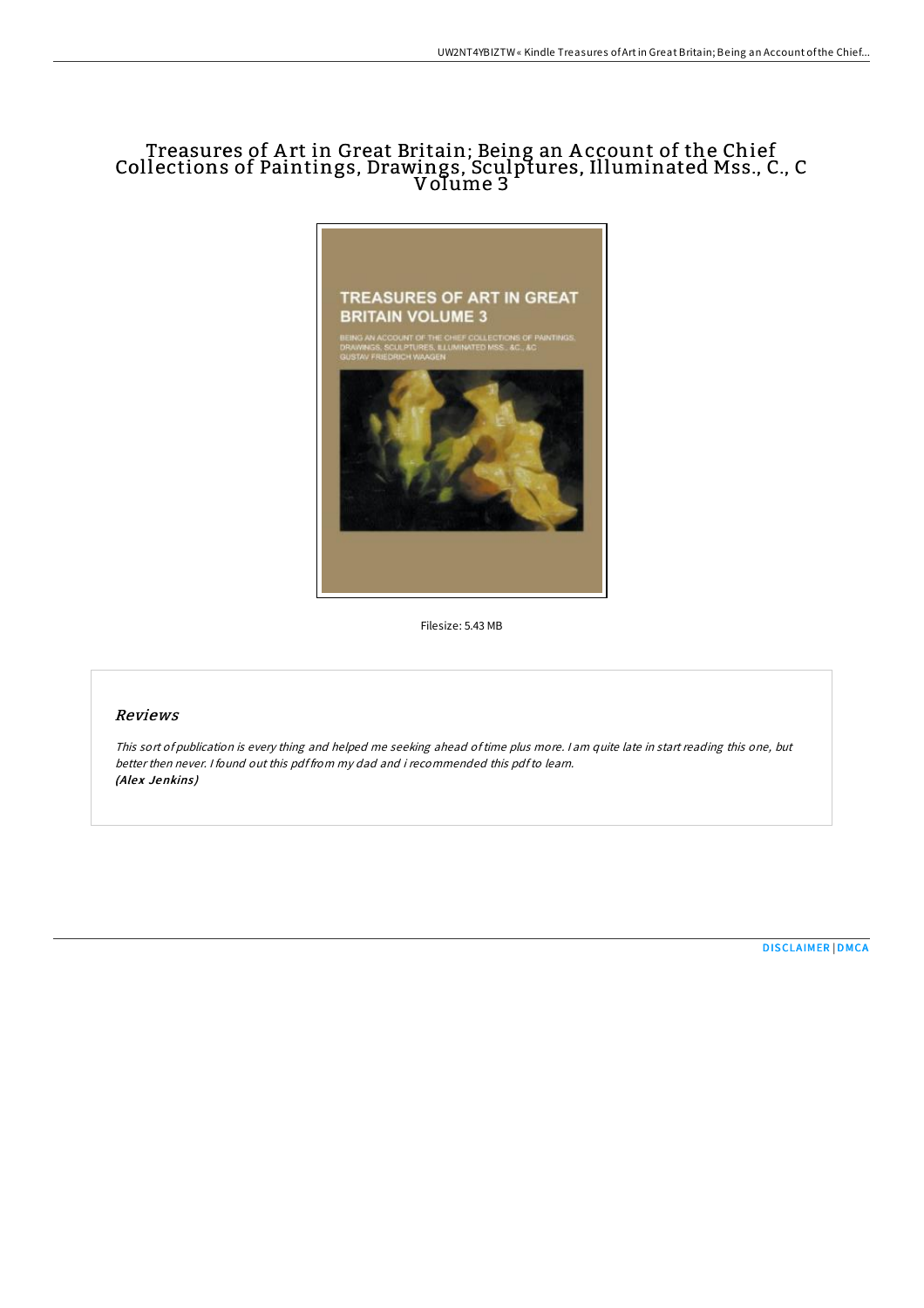### TREASURES OF ART IN GREAT BRITAIN; BEING AN ACCOUNT OF THE CHIEF COLLECTIONS OF PAINTINGS, DRAWINGS, SCULPTURES, ILLUMINATED MSS., C., C VOLUME 3



Theclassics.Us, United States, 2013. Paperback. Book Condition: New. 246 x 189 mm. Language: English . Brand New Book \*\*\*\*\* Print on Demand \*\*\*\*\*.This historic book may have numerous typos and missing text. Purchasers can usually download a free scanned copy of the original book (without typos) from the publisher. Not indexed. Not illustrated. 1854 edition. Excerpt: . LETTER XXIV. Oxford: The High Street -- Archaeological meeting in 1850 -- Fete at Exeter College -- Christ Church College -- General Guise s collection of pictures; of drawings by the old masters -- Drawing by Raphael -- MSS. with miniatures -- Antique marble -- Merton College -- The Radcliffe Library -- Ruysdael in Worcester College -- Collections of art in the University Galleries -- Pomfret statues -- Casts presented by Lady Chantrey -- English sculpture -- Pictures -- Drawings by Raphael and Michael Angelo -- Ashmolean Museum -- Alfred Jewel -- MSS. with miniatures -- A Zoology -- The Bodleian Library --MSS. with miniatures: Byzantine, French, Netherlandish, English, German, Italian -- Wadham College -- MSS. with miniatures -- Woodcuts --Drawings by Raphael--Professor Johnson s MSS. with miniatures -- Blenheim Palace: Collection of pictures -- Rubens -- Raphael, the Virgin and Child enthroned, with saints--Ditchley Park--Basildon Park. OXFORD. Whoever sees Oxford for the first time has seen an entirely new thing, and laid in a store of impressions as ineffaceable as they are novel. There is something in the exclusively peculiar character of this city which I can compare to no other city I know, except perhaps to Venice. In each the abundance of the grand and the beautiful in art is such as to amount to a kind of second nature, to which the imagination readily consents. The Gothic glories of Oxford are announced from afar by innumerable grey towers

 $\blacksquare$ Read Treasures of Art in Great Britain; Being an Account of the Chief Collections of Paintings, Drawings, Sculptures, [Illuminated](http://almighty24.tech/treasures-of-art-in-great-britain-being-an-accou-1.html) Mss., C., C Volume 3 Online  $\Box$  Download PDF Treasures of Art in Great Britain; Being an Account of the Chief Collections of Paintings, Drawings, Sculptures, [Illuminated](http://almighty24.tech/treasures-of-art-in-great-britain-being-an-accou-1.html) Mss., C., C Volume 3